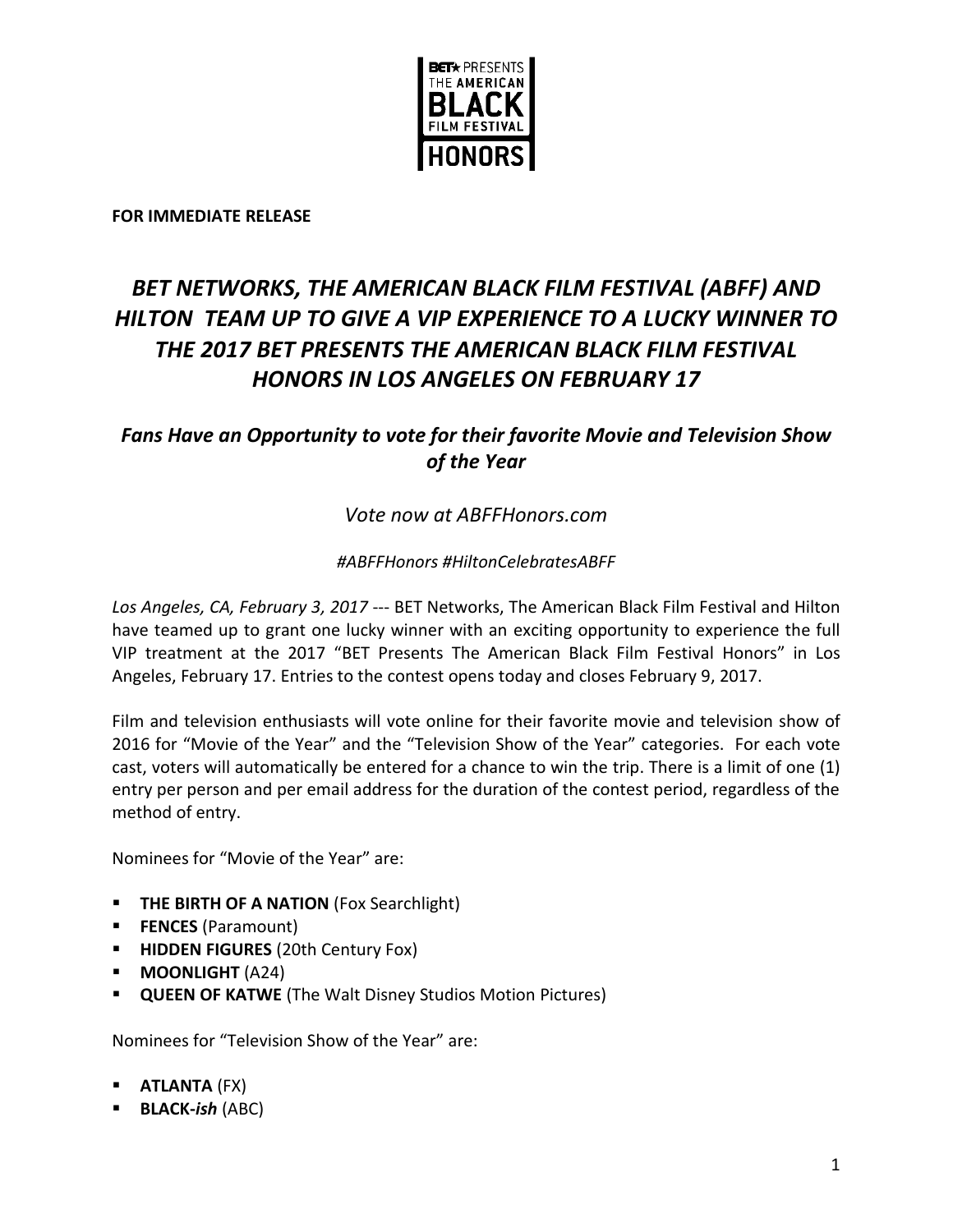- **INSECURE** (HBO)
- **POWER** (STARZ)
- **QUEEN SUGAR** (OWN**)**

"We encourage everyone to make their voice heard. 2016 was an amazing year for black film and television and we have partnered with Hilton to provide a VIP experience for fans to be a part of this incredible awards show by casting their vote," says Jeff Friday, ABFF Ventures CEO.

The grand prize winner will receive:

- Two (2) round-trip coach airline tickets to Los Angeles
- One (1) hotel room at the Beverly Hilton Hotel for two nights (Feb. 16-18, 2017)
- Opportunity to walk the ABFF Honors Red Carpet
- Two (2) reserved seats at the ABFF Honors Dinner Gala
- Two (2) invitations to the ABFF Honors Pre-Reception and After Party

The winner will be selected and contacted no later than February 10, 2017. Participants can enter for a chance to win by visiting the ABFF Honors website at [www.ABFFHonors.com](http://www.abffhonors.com/) and following the directions provided to fill out the entry form and submit.

ABFF Honors will be one of the highlights of the Hollywood Awards season and Black History Month. The event is executive produced by ABFF Ventures founder Jeff Friday, Suzanne de Passe and Madison Jones for de Passe Jones Entertainment, Jesse Collins for Jesse Collins Entertainment, and Connie Orlando, Stephen G. Hill and Debra Lee for BET Networks.

The 2017 ABFF Honors sponsors are Cadillac and Prudential Financial Services (Red Carpet Partners), Morgan Stanley (Corporate Partner) and Hennessy (Official Spirit Partner).

For more information about the 2017 ABFF Honors, log on to www.ABFFHonors.com. Also, follow us on our social media platforms:

## SOCIAL MEDIA:

| Twitter:   | @ABFFHonors                               |
|------------|-------------------------------------------|
| Instagram: | @AmericanBlackFilmFestival                |
| Facebook:  | American Black Film Festival              |
| YouTube:   | American Black Film Festival              |
| Website:   | http://www.bet.com/shows/abff-honors.html |

For media inquiries and to apply for media credentials for the 2017 ABFF Honors, please log on to [http://abffhonors.com/media/2017-ABFF-Honors-Credential-Application.pdf.](http://abffhonors.com/media/2017-ABFF-Honors-Credential-Application.pdf)

## **ABOUT ABFF:**

The American Black Film Festival (ABFF) is an annual event dedicated to showcasing quality film and television content by and about people of African descent. It supports emerging artists to foster a wider range of images, stories and storytellers represented in the entertainment